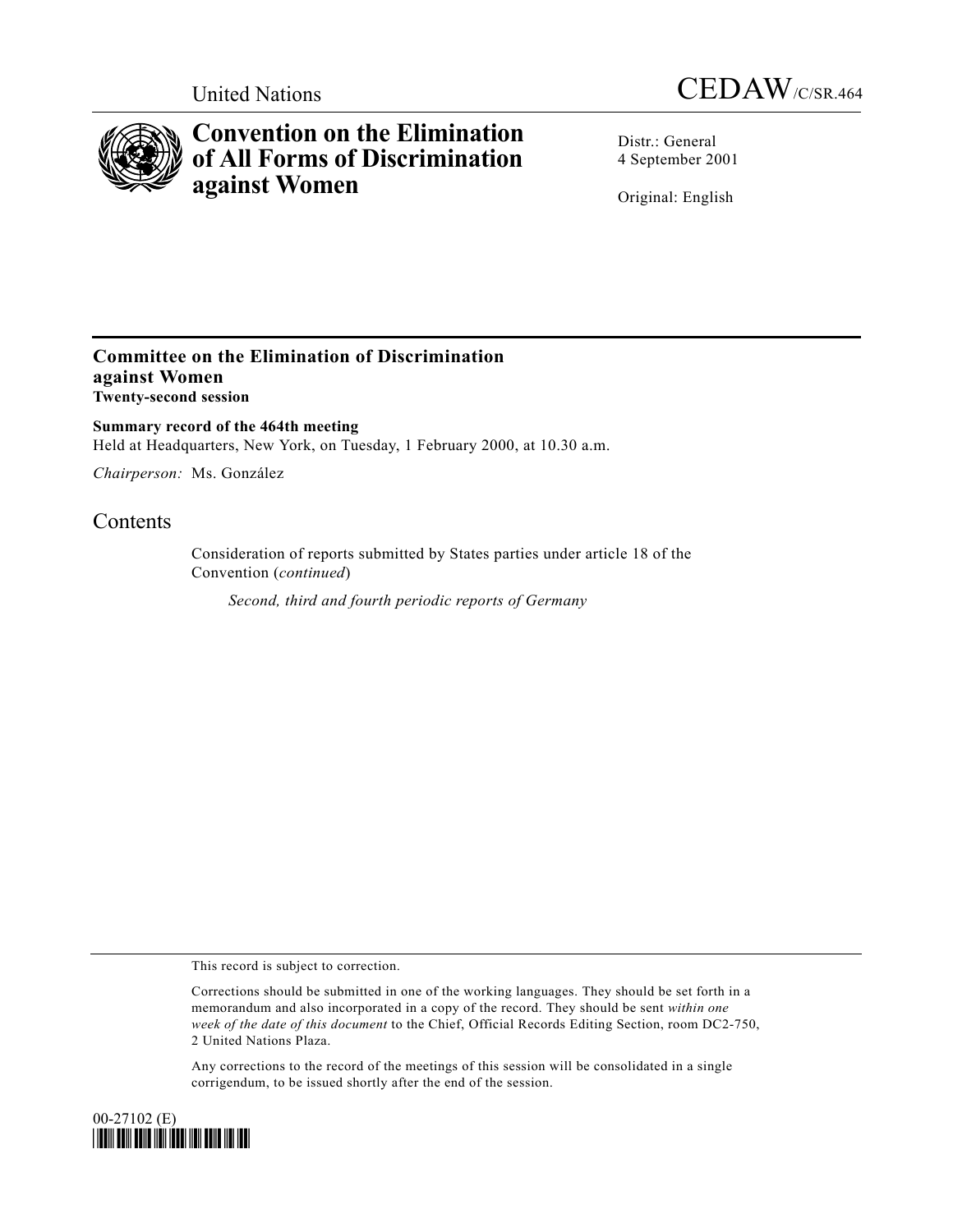*The meeting was called to order at 11.05 a.m.*

**Consideration of reports submitted by States parties under article 18 of the Convention** (*continued*)

> *Second, third and fourth periodic reports of Germany* (CEDAW/C/DEU/2-3 and 4)

1. *The Chairperson invited the members of the delegation of Germany to take places at the Committee table*.

2. **Ms. Niehuis** (Germany) said that the transition to democracy had entailed painful adjustments for people in the eastern part of the country, particularly women. Considerable progress had been made in restructuring the economy, and labour and social policy measures had helped to soften the effects of those radical changes for women in the new *Länder*, improving women's prospects for employment and decreasing unemployment. Equal rights offices had been set up, and the obligation to establish such offices had been incorporated into most municipal and local legislation. Since reunification, the subject of violence against women was no longer taboo in the eastern part of the country, and shelters for victims of violence had been established with assistance from the Government. Furthermore, a pluralistic structure for women's associations had been created.

3. In December 1999, the Government had signed the Optional Protocol to the Convention on the Elimination of All Forms of Discrimination against Women; the ratification process would commence in 2000. The European Court of Justice had recently ruled that the constitutional ban on the bearing of arms by women violated the European Union directive on equal treatment of men and women at work. The Government was assessing the impact of that decision as it related to Germany's reservation to article 7 (b) of the Convention and as it affected new job opportunities for women in the armed forces.

4. German women were better educated than ever before and represented over 40 per cent of all employed persons. Sixty per cent of German women in the old *Länder* and about 75 per cent in the new *Länder* were working. Their presence in the labour force was nonetheless still unequal to that of men. Women held 90 per cent of all part-time jobs, and women had greater difficulty than men in finding jobs and places in job-training programmes. Women's work, moreover,

was concentrated in a few occupations, and paid less. In addition, women with the same qualifications as men were often ranked lower than men in the business hierarchy.

5. Since the change of Government in Germany in September 1998, new priorities had been set for equal rights policies. Particular emphasis had been placed on the federal "Women and Work" programme, which aimed to improve the use of women's skills in all sectors of society, and to introduce gender mainstreaming. That principle would be incorporated into the government rules of procedure and training measures would be elaborated to facilitate its application.

6. The Act on the Advancement of Women and the Federal Bodies Act, both of which had entered into force in 1994, had been insufficiently binding and had consequently failed to have the desired impact. Women with equal qualifications were still under-represented in the Federal Administration, especially at higher levels, and filled only about 12 per cent of the seats in the most important bodies influencing federal policy. Accordingly, the Government intended to submit a draft bill to parliament designed to improve equal opportunities for men and women in the Federal Administration.

7. That legislation would accord preferential treatment to women with equal qualifications in areas where women were under-represented, using a flexible quota approach; strengthen the powers of the equal rights commissioners; improve the framework for reconciling family and career; improve equal rights plans (which would include ensuring that the proportion of women in jobs was retained in the event of layoffs); establish that equal opportunity was a management responsibility; and ensure that language used in regulations and proceedings placed men and women on an equal footing. An amendment to the Federal Bodies Act would stipulate that, if women were under-represented on a federal body, vacancies should be filled only by women.

8. The under-representation of women in management positions was cause for serious concern. The Government, which had formerly relied on voluntary action to improve the situation of women working in the private sector, was now supporting awards for exemplary firms and planned to establish an advice and information centre with emphasis on small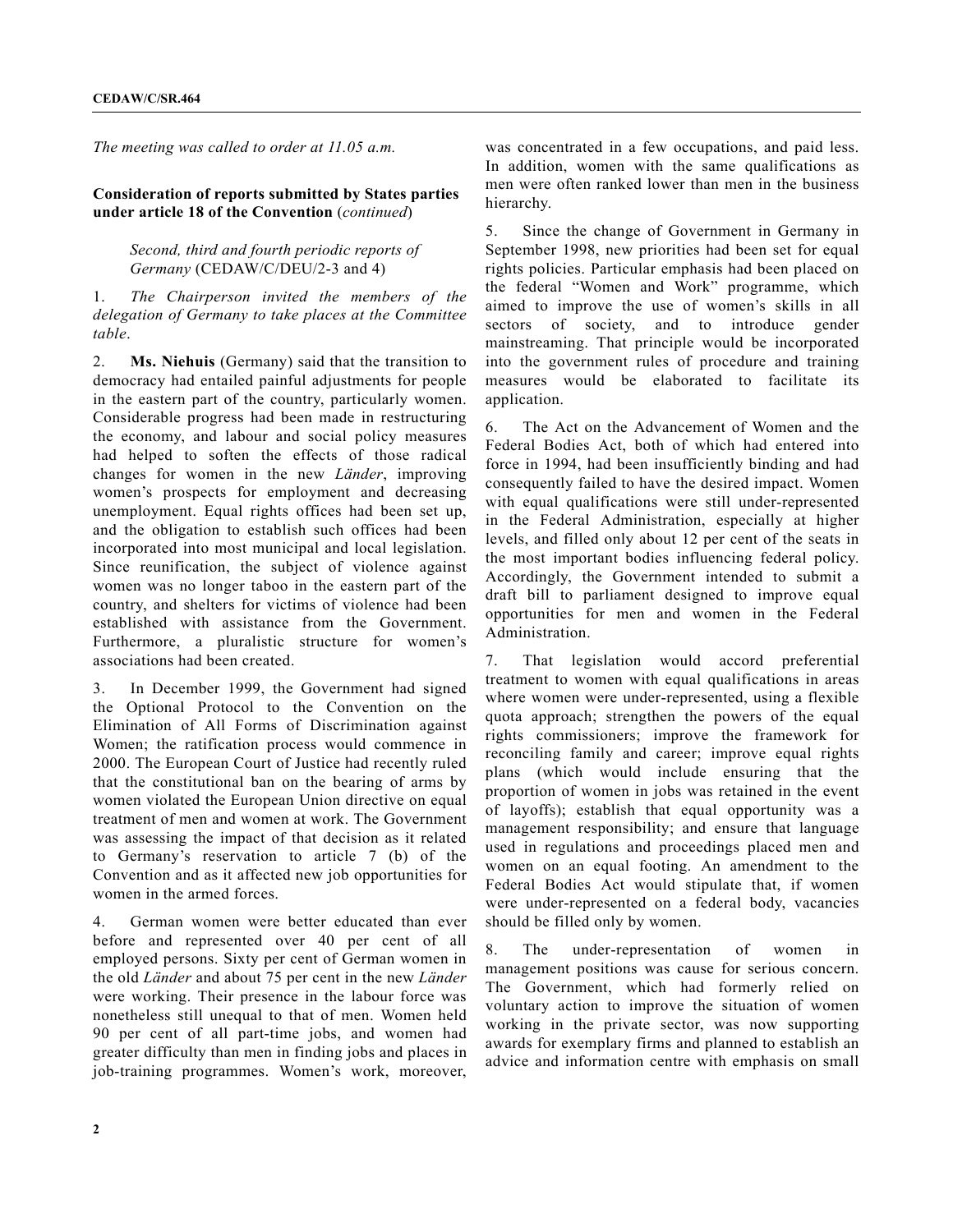and medium-sized businesses and to formulate equal opportunity regulations. It had established an expert group made up of researchers, representatives of social partners and politicians to develop ideas. It also intended to link the award of public contracts to firms that took suitable steps to improve the position of women in working life.

9. Although European and German law had long reflected the policy of equal pay for equal work, in practice there were considerable differences in the amount of pay received by men and women. Those differences did not result from direct wage discrimination, but arose from hidden causes, often difficult to establish. The Government had no means of regulating wage issues, which were the responsibility of the parties to collective agreements. The Federal Ministry for Family Affairs, Senior Citizens, Women and Youth planned to submit a report on equal pay and the economic situation of women to the Parliament, which would examine and publicize the causes of wage discrimination.

10. Since four out of five employed women worked in service occupations, they were in a good position to benefit from the structural shift in the labour market to a service and information society. Only suitably qualified women would, however, be able to benefit from an increase in employment in the information industry, and although more women than men had completed vocational training programmes, most were concentrated in 10 non-technical occupations. Women, thus far represented less than 25 per cent of students enrolled in computer courses at the university level, most of them in engineering rather than information science. The Government, convinced that change was necessary, was focusing on creating opportunities for women in the information technologies.

11. A programme to reduce youth unemployment endeavoured to promote the participation of young women, particularly in future-oriented occupations. One such initiative on the information age, conducted in cooperation with major companies, aimed to promote the training of women in information technologies and to demonstrate that women could succeed in digital fields. Another such initiative supported the establishment of a women's technology competence centre. The Government was also supporting a nationwide campaign entitled "women on the web", jointly sponsored by a popular women's magazine.

12. Women represented over 25 per cent of Germany's self-employed population, and selfemployment was opening up new career prospects. The "Women and Work" programme, designed to assist women in launching their own businesses, included a loan programme that provided start-up funds; a programme designed to help women to continue to take over or to retain small and medium-sized businesses; and a competence centre for women entrepreneurs.

13. Since women held a small percentage of professorships in Germany, the Government was taking special measures, in cooperation with the *Länder*, to promote the advancement of women in the teaching and research professions. It also intended to incorporate the principle of gender equal opportunity into all measures and programmes in science and research, to link contract awards and budget allocations to the promotion of equal opportunities in higher education, and to increase the number of women holding management positions in the sciences.

14. The trend towards increased flexibility in the workplace, which afforded fewer opportunities for fulltime, social security-based employment, might increasingly force women into jobs that did not pay them enough to live on. Accordingly, the Ministry for Family Affairs, Senior Citizens, Women and Youth had sponsored a project to analyse the extent to which home-based work improved the general conditions for reconciling family and career. On the other hand, greater flexibility at the workplace provided a tremendous opportunity to redistribute "gainful work" and "reproductive work" between the sexes.

15. In that connection, the "Women and Work" would permit mothers and fathers to take parental leave in turn as well as simultaneously, facilitating part-time work during child-raising and guaranteeing parents the right to return to full-time positions at the end of such leave. The federal Government was also going to establish an informal working group with the *Länder* participation to draw up proposals for improving the childcare situation. In addition, a special campaign would be launched to convince men to accept an equal share of family work and child-rearing duties.

16. Despite amendments to existing laws on violence against women, there had not been any appreciable and sustained reduction in such violence in German society. The federal Government had therefore drawn up a comprehensive Action Plan to Combat Violence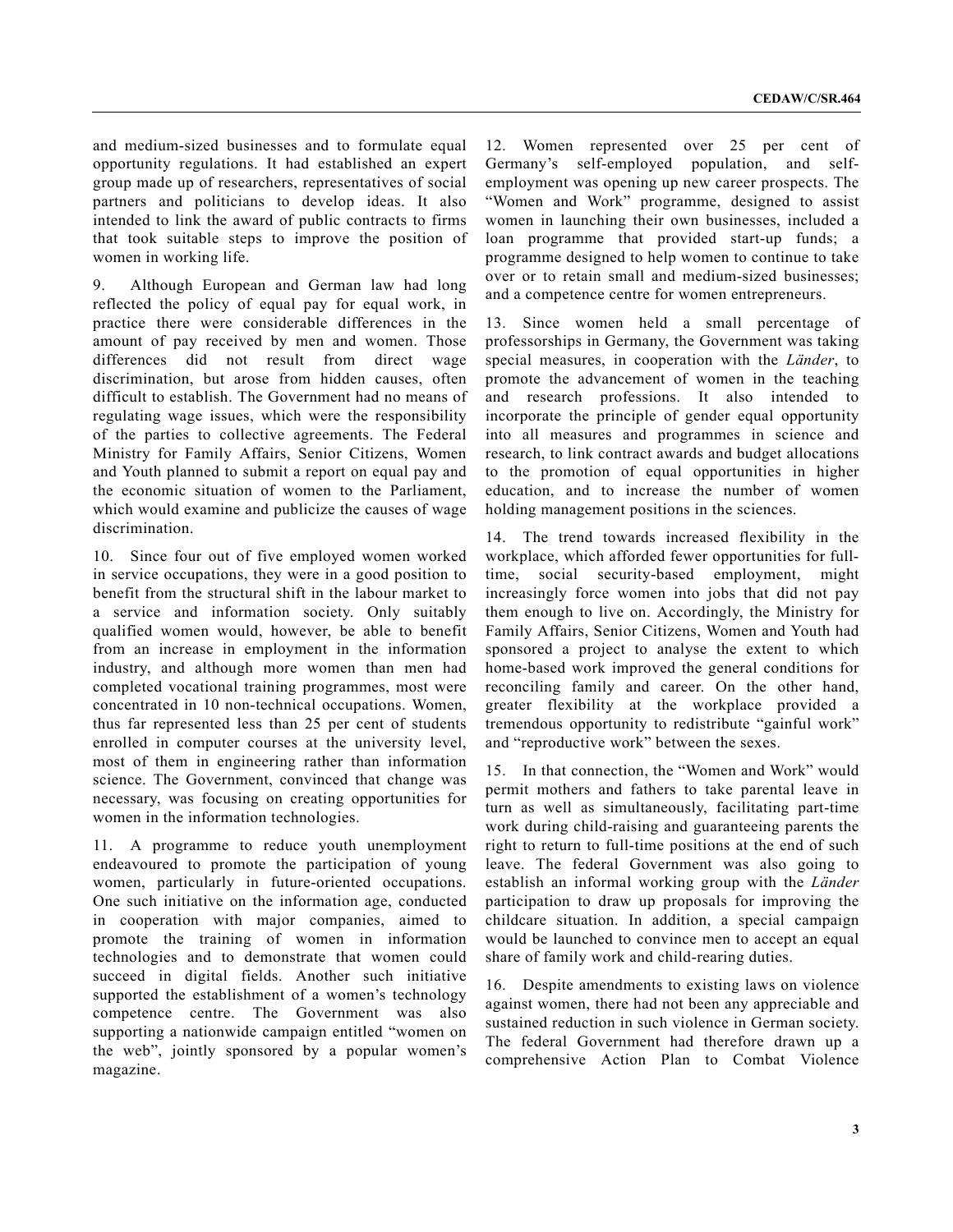against Women. All authorities and non-governmental organizations were involved in the implementation of the Plan, which also applied to areas falling within the jurisdiction of the *Länder* and the municipalities. The Action Plan focused on prevention, legislation, cooperation among institutions, networking of assistance services, work with offenders, awarenessraising between the experts and the public at large and international cooperation. Specifically, special information for parents on child-rearing without violence would be published; teaching aids would be developed for schools on the subject of violence against girls and women; and special projects for boys would be promoted in which the stereotyped role models of young men were challenged. The special situation of disabled women and girls, older women and foreign women and girls would also be taken into account, with funding from the federal Government.

17. Action was pending on a bill to strengthen the protection of women who were victims of violence and on proposals to amend the Civil Code to establish the right of every child to a violence-free upbringing and amend section 19 of the Aliens Act to reduce the waiting period for foreign spouses and reformulate the hardship clause.

18. The federal Ministry for Family Affairs, Senior Citizens, Women and Youth had set up a nationwide working group on trafficking in women with the participation of various federal and *Länder* ministries, the Federal Criminal Police Office and specialized advisory services for women. Local and/or *Länder* bodies cooperated in intervention projects against domestic violence. The federal Government also supported the work undertaken by networks of services helping women who experienced or where threatened by violence.

19. While creating and expanding the network of shelters and counselling centres for women, the federal Government planned to support measures aimed at altering the behavioural patterns of perpetrators of violence by making it mandatory for them to participate in social training courses. The federal Government also supported the steps taken by the *Länder* to increase the awareness of individual professional groups responsible for the application of existing laws.

20. The Government also played an active role in international efforts to combat violence against women.

In June 1999, under the Presidency of Germany, the Council of Youth Ministers of the European Union had adopted the Daphne Programme, which targeted violence against children, young people and women. The programme would make funds available to nongovernmental organizations until 2003 to promote their work in the prevention of violence. Germany was also actively involved in the negotiations on a United Nations convention against organized transnational crime and, in that context, attached special importance to the optional protocol on trafficking in human beings.

21. The federal Government had recently commissioned the first comprehensive study of the health situation of women in Germany. Its results would be published at the end of the current year and would be used as a point of reference for the establishment of gender-specific health reporting. In November 1999, the drug Mifegyne (RU486) had been approved for use in Germany, offering women an alternative to abortion. Furthermore, the law on abortion was based on a concept of protection of life that focused on counselling for the pregnant woman and left the final decision to her. A wide variety of pregnancy conflict-counselling services were available in Germany funded by religious and secular organizations.

22. Noting that women in rural areas were increasingly bearing the brunt of structural change, she said that the federal Government, in compliance with article 14 of the Convention, was supporting pilot projects to promote structural change and offer rural women alternative means of earning a living in futureoriented occupations. The Government was also striving to promote the integration of foreign women and girls in Germany, although the gender aspect had thus far played only a very minor role in studies of the situation of foreign families. However, a representative study of the living situation and social integration of foreign women and girls would soon be undertaken. Moreover, the new law on nationality had come into force on 1 January 2000 and it substantially improved the situation of foreign women and their children.

23. **The Chairperson** said that the high quality of the second, third and fourth periodic reports of Germany and the calibre of the delegation reflected the Government's readiness to apply the provisions of the Convention. She had been particularly gratified to learn that Germany intended to ratify the Optional Protocol to the Convention and the amendment to article 20,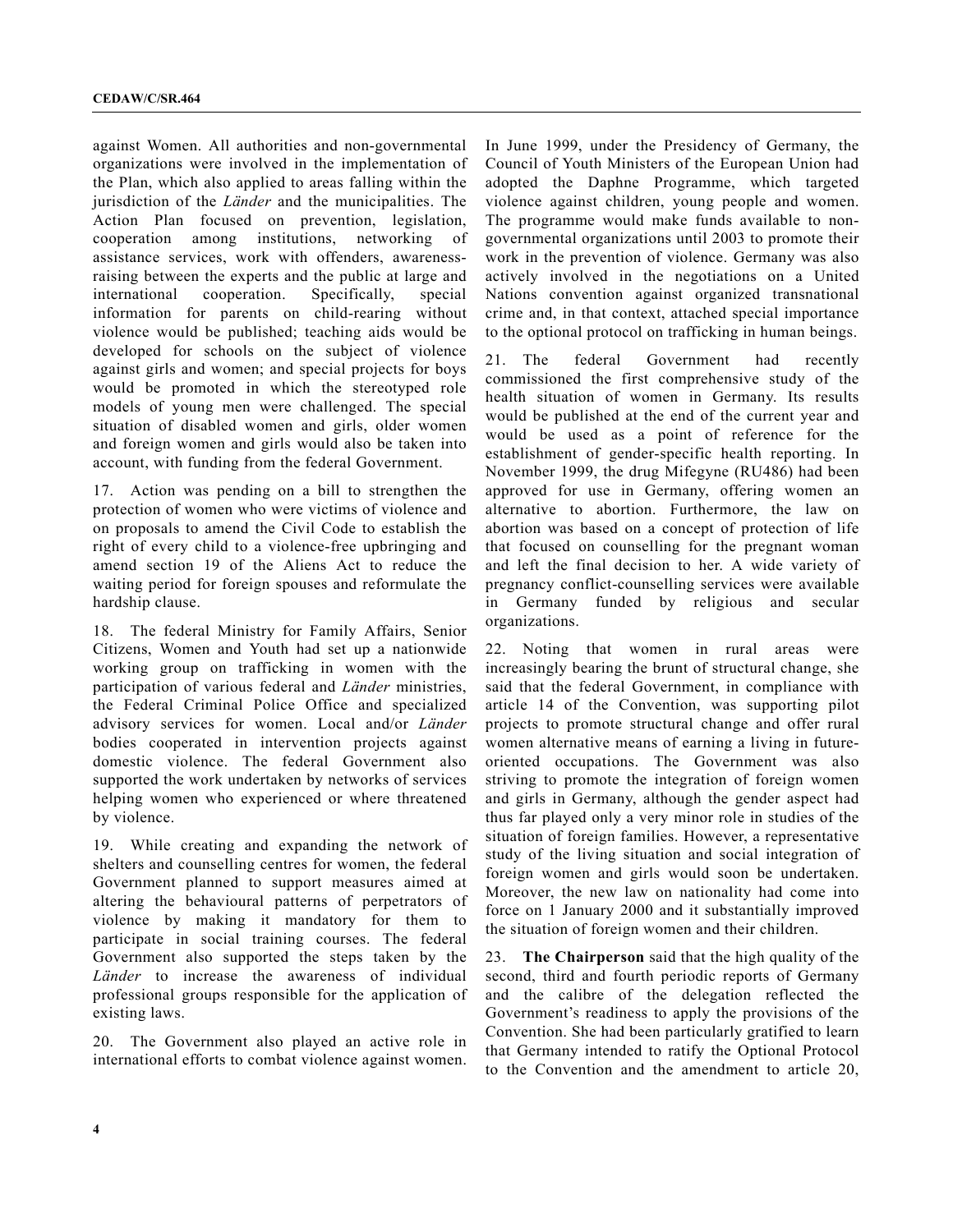paragraph 1, and that the Government would reconsider the reservation to article 7, paragraph (b).

24. **Ms. Corti** said that the Government was to be commended for providing a comprehensive picture of its equal rights policy. She noted with satisfaction that it had established a dense and well-organized network of institutions to implement that policy, and had ensured that those institutions had sufficient resources to discharge their mandates effectively.

25. The amendment to article 3, paragraph 2, of the Basic Law, under which the State was obligated to promote de facto equality between men and women and to remedy existing disadvantages, was an important step towards more effective implementation of the Convention and the constitutional provisions on equal rights. She had been encouraged in that connection by the recent increase in women's representation in parliament and in the Government as a result of the application of temporary special measures in accordance with article 4, paragraph 1, of the Convention.

26. Another positive development had been the adoption of the Act on the Promotion of Women and the Reconciliation of Family and Career in the Federal Administration and Federal Courts and the appointment in all federal agencies with at least 200 employees of commissioners for women's affairs to monitor the Act's enforcement. She also welcomed the amendments to the Act on the Protection of Working Mothers, particularly the decision to compensate small businesses for the costs of maternity protection. Other measures, she was gratified to note, included the Government's efforts to promote employment for young women in so-called future-oriented industries.

27. She had been surprised, however, that no explicit link was made in the reports or the responses to the list of issues and questions between the Government's equal rights policy and the provisions of the Convention, although the implementation of the Beijing Declaration and Platform for Action was rightly highlighted. Another problem was the failure to place women's rights in the broader context of human rights. The Government should also have drawn more extensively on the Committee's general recommendations in formulating its programmes and strategies, particularly General Recommendation No. 19 on violence against women.

28. Reconciliation of family and career was a new and positive concept. However, the reports stated that gender stereotypes remained deeply rooted in German society and she was therefore concerned that few men would take advantage of family-friendly employment practices, leaving the burden of child-raising and household management entirely on the shoulders of women. Given the persistence of gender stereotypes, there was a need for a mechanism to coordinate initiatives for their elimination.

29. She wished to have more information on the response of women in the new federal *Länder* to the Government's equal rights policy and on the results of the Government's efforts to integrate foreigners, who numbered 7.4 million, into German society.

30. In the fourth periodic report, child prostitution and child pornography had been emphasized unduly at the risk of overshadowing the problem of sexual exploitation of women, which was one of the most fundamental violations of their human rights. The legislation on prostitution seemed somewhat anomalous since, if she understood correctly, prostitution itself was not criminalized, but the conclusion of a contract between a prostitute and a customer was illegal. The current arrangements whereby prostitutes were required to pay taxes without being automatically entitled to health insurance and social benefits were unfair.

31. She was concerned that the practice of deporting trafficked persons would deter foreign women who were victims of sexual exploitation from seeking assistance. She urged the Government to grant trafficked women the right to reside in Germany on humanitarian grounds and to establish a nationwide network of trained counsellors and interpreters to assist victims of trafficking. The information on measures to combat violence against girls and women should have been presented under article 5, rather than article 6 of the Convention.

32. Turning to Germany's policy on asylum-seekers, she noted that a broad interpretation of the law allowed many applicants to stay, but she would like to know how the claims to asylum on grounds that their spouses would be persecuted if they returned to their home were generally received and whether women were generally offered such protection as part of a family unit or in their own right as well.